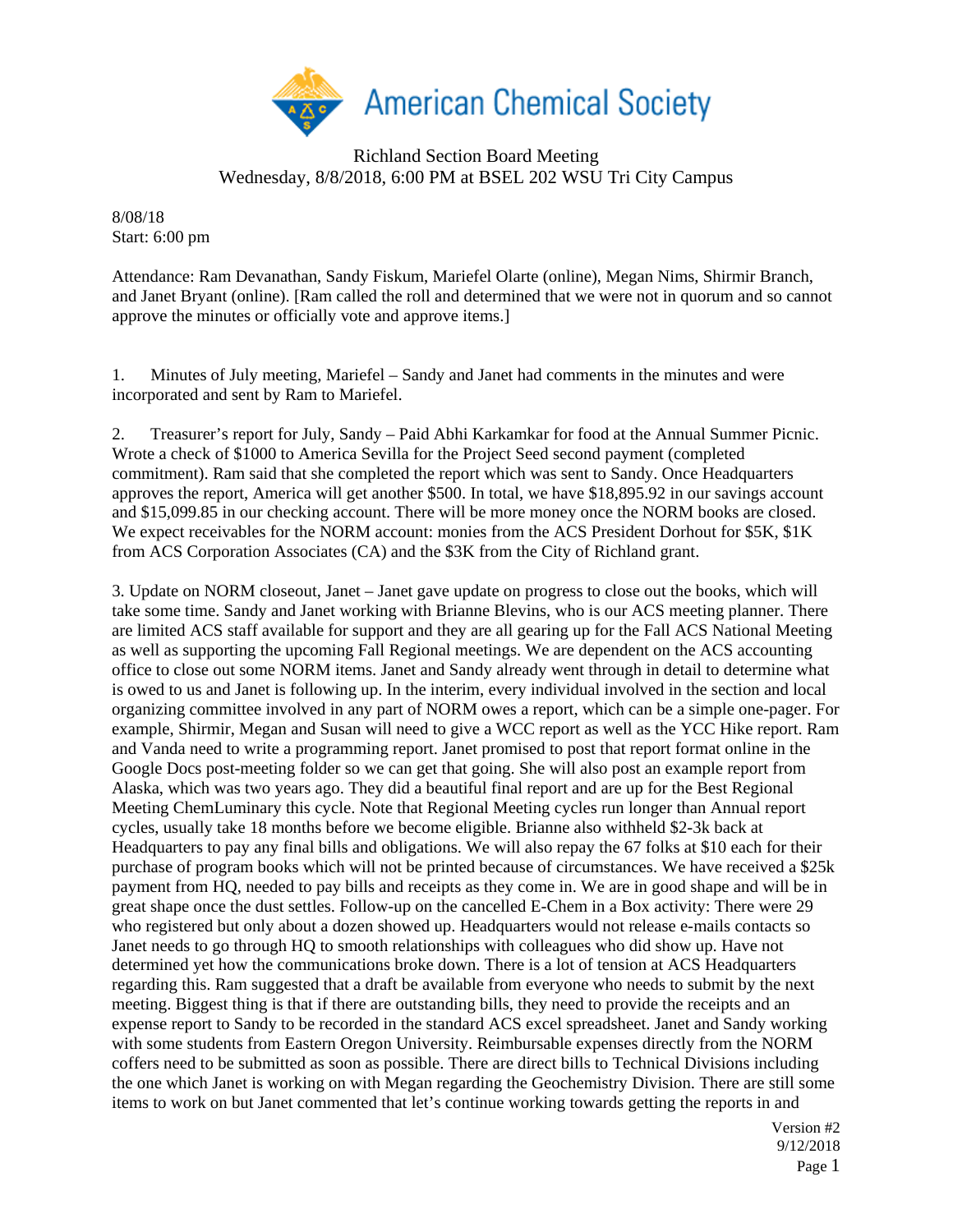

Richland Section Board Meeting

Wednesday, 8/8/2018, 6:00 PM at BSEL 202 WSU Tri City Campus

closing out financials. Ram noted that it would be great if these can all be done before the Geezer Fest so that it will be a time not only for Geezers but also a celebration for the NORM meeting. Sandy noted that we need to get a communication out for the whole Board 2018 involved since there are only few of those involved currently in attendance in the meeting. Janet will send out the communication. Ram suggested that the initial draft be submitted by Sept. 8. Final DRAFT report is due to the Region Board by the end of the calendar year.

3. Geezer Fest update, Ram – There were two members we were going to celebrate with. One is Ms. Gayle Broom, Waitsburg for her 50<sup>th</sup> year ACS membership. The other one Mr. Joseph Soldat, who would have competed his  $70<sup>th</sup>$  year as an ACS member but he passed away last Fall. So he got to  $69<sup>th</sup>$  and we will celebrate this accomplishment. Ram will find out if there are family members who will be willing to attend on his behalf. (Meg and Kelvin Soldat are in Richland). We have his address, he lived in Richland. Ram will check if he can give them the certificate and invite them as well as communicate with Ms. Gayle Broom.

4. Project Seed, Ram – Ram is hosting a Project Seed Student. She is a first generation college go-er and a member of an underrepresented group and minority from a low income family. She is now saying that she wants to be a chemistry major. For a Project Seed follow up, she can get a scholarship as a chemistry major. She can also get support next summer as Project Seed 2. Ram reports that she has done a great job.

5. Coming Elections, Ram - It is up to the past chair to recruit candidates for office, Ram has been extraordinarily successful in recruiting people. Deepika has agreed to run for Treasurer. Shirmir will run for Secretary. Two candidates for Chair-Elect. A face-off between Sandy Fiskum and Mariefel Olarte and any write-in candidates. We should send out an e-mail to advertise members, to seek nominations. We also had a competition last year for Chair-Elect between Kristin Omberg and Al Kreuger. We need to have the bios in the Fall newsletter. We can have a separate September newsletter that is heavy with NORM content and photographs and WCC items, including the hike pictures. We can then introduce the election and call for nominations for the elections in the Fall newsletter. Anna Cavinato is preparing a poster for the Chem Luminary Award for the National Meeting in Boston. Ram will be in Boston but will not make it for the Chem Luminary Award. Janet, Anna, Dave Heldebrant and others will represent us and celebrate being a finalists for three awards for the section.

6. National Meeting Activities, Janet – Lots going on. Janet will attend the Regional Meetings roundtable and also the Divisional Activities Committee (DAC). Anna is on the Local Section Activities Committee (LSAC). Richard is still on the Senior Chemists Committee (SCC). Ram is on the Committee on Public Relations and Communications (CPRC). Lots of us representing/participating in the 33 national committees. There will also be the ACS Fellows celebration on Monday afternoon. There are 51 new ACS Fellows. Janet is being asked to run as chair elect for the Division of Professional Relations. Judy Jordan and Janet will be co-chairs for the Fall 2020 Thematic Programming at the Fall National Meeting. The theme is Bench to Commercialization, focusing on an innovation theme across the entire value chain from bench R&D through job creation. President-Elect candidates will be active at the meeting and a Towne Hall will be hosted for candidates for election.

7. By-Laws, Ram – Discussion on standing up the Government Committee will be done next meeting. Ram also asked Janet to look at the By-Laws to include WCC as a standing committee. Janet said that the process for converting WCC into a standing committee should be started. She also mentioned that she will be working with Kristin to write the value proposition for the Government (Relations/Actions) Committee. She will go through the same process as the WCC. Even if the By-Laws are not done in time,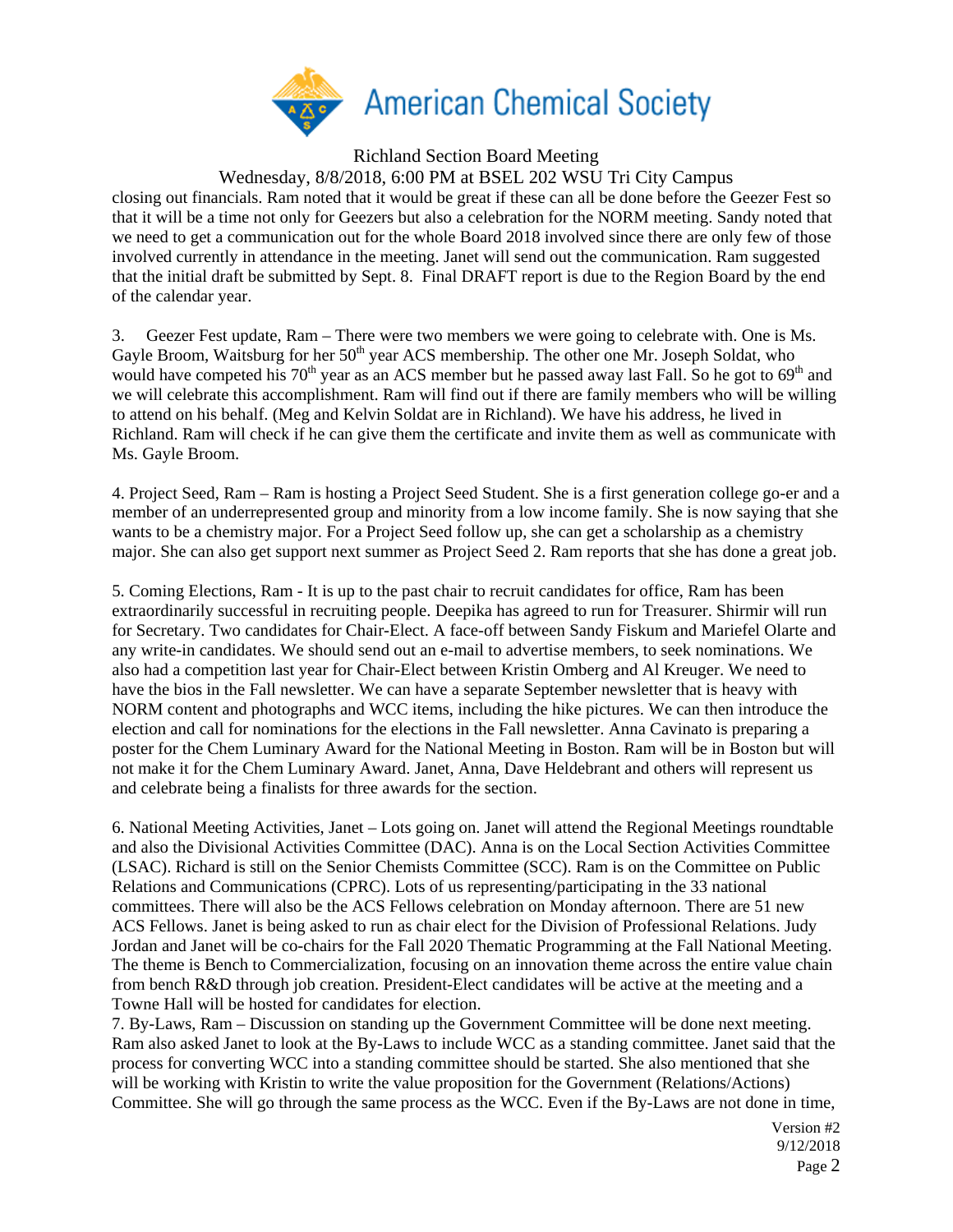

Richland Section Board Meeting

Wednesday, 8/8/2018, 6:00 PM at BSEL 202 WSU Tri City Campus

whether a standing committee or appointed by Chair by January, we will have that latitude in the By-Laws structure. Is there an interest in the Younger Chemists Committee (YCC)? Same process. Do we have enough power and longevity to support all of these? Who has the energy to champion it? Point taken that those who can be in the YCC are probably active in the WCC already. There might be much value added. Designate specific YCC activities in 2019 and see if it takes flight. That will help decide to see if standing committee is the right direction. We should also plan more robust WCC programming, especially now that we have funding and engage more people to be part of the committee. Especially with Geezerfest celebrating a woman. The WCC might have a meeting to have her share her perspectives. One of the WCC can reach out to Ms. Broom. Pretty cool to have a 50-yr woman chemist to weather the storm and it is a marvelous idea to have the WCC to reach out to her and congratulate her. As part of the diversity committee at PNNL, Ram suggested that WCC can have a diversity event that highlights diversity and inclusion issues that women chemists have faced in the past and what could be changing as well as what can be done better.

8. Committee Updates – WCC, Megan, Shirmir: Megan noted that they have been brainstorming events. Shirmir has reached out to Cal, who Sandy pointed out gave a good history on Hanford. They are developing a Science Café format. Another idea is to feature Michele Gerber (retired Hanford Historian), another person who was well-received at NORM. We can have it at the Richland Community Center or the Richland Library. Just need to reach out to Lisa to book an evening and have refreshments. Previous activity with Al Kreuger (talk on glassmaking) turned out a pretty good attendance and discussions. We can also hold it at the REACH. Megan facilitated in one of their previous events and it seemed they are good in community recruiting. Janet noted that there will be a discussion in the National Meeting on how to streamline and codify the Science Café grant proposals. ACS is moving into a unified grant process. Once we close out our other grants, we can apply for this since we have good fodder/ideas for this type of event. Janet will work with WC to submit a draft proposal. If successful, this can be a candidate for a Chem Luminary. Shirmir also mentioned that she and Megan have been brainstorming for new ideas, an event called Geek to Drink. This is an event at a restaurant or bar and they do themes, like Trivia Night. Make the format fit for WCC. Not sure how long it will take to set that up. Another idea is to host a night discussing what the opportunities in this area are for trailing spouses (aka dual career couples) who are chemists. One potential speaker is Jann Frye, who worked in the Hanford Area. Maybe consider finding people in other organizations as well who are chemists and ask them how they got to their position.

9. Others – Sandy gave an update on Pacific Pasta Grill as vendor for Geezer Fest. Is there a speaker for Geezer Fest? There are two possible speakers. Sue Clark and John LaFemina. John LaFemina is a ranking manager at PNNL and a member of the Diversity and Inclusion Committee. Sue Clark is the Chief Science and Technology Officer of EED at PNNL, an ACS Fellow, and can be a good resource. November 16 is the date, around 7pm. It would be good if we can also get Allison to attend.

Wrap-up. Get the drafts of your NORM activities in to Janet. Reminder to contact Kristin for the Potato Tour and Dave for the Wine Tour.

Meeting adjourned: 6:38 pm